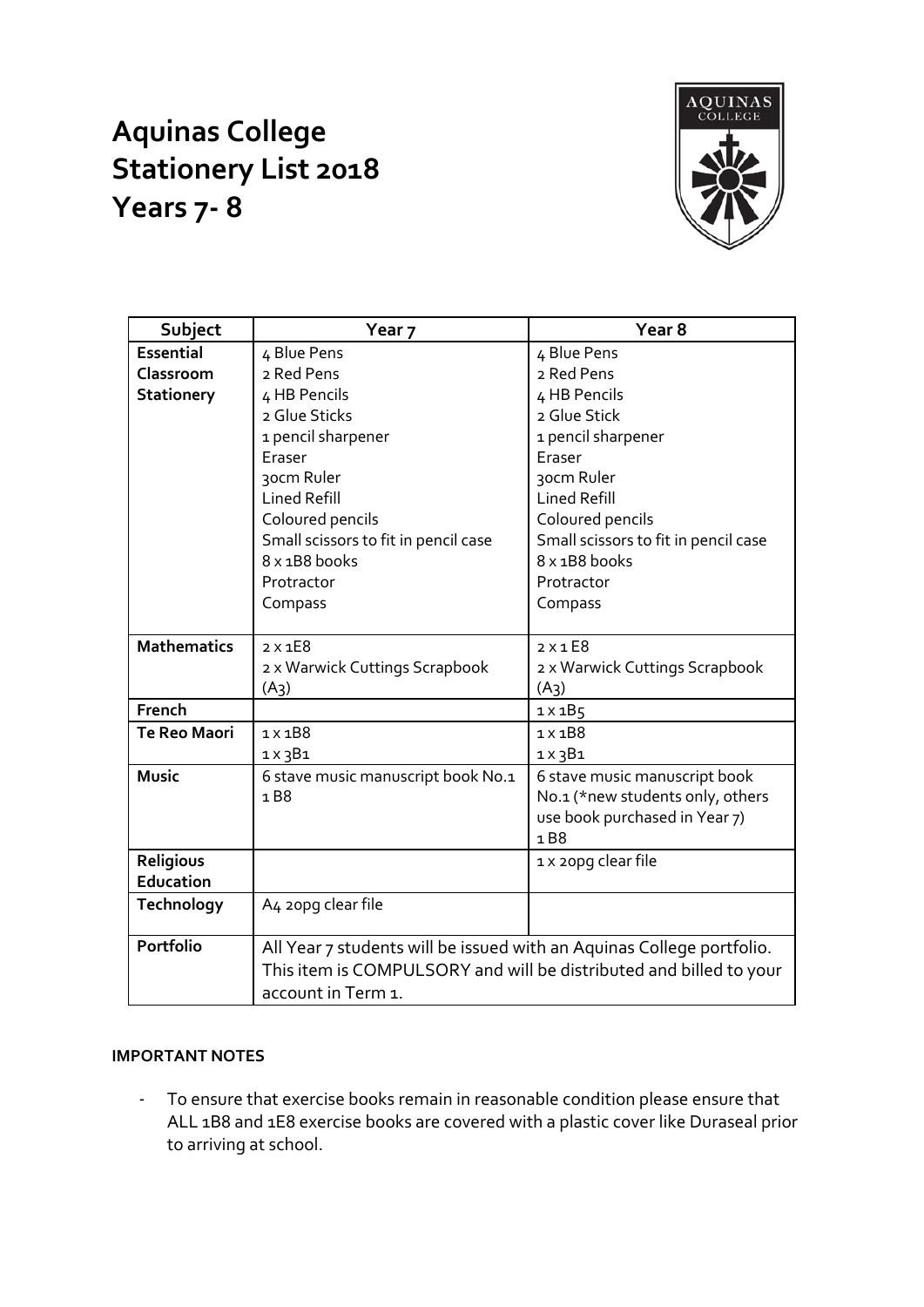- Please clearly name ALL 1B8 and 1E8 exercise books with your child's name.
- These text books will cover all subject areas. Your teacher will indicate what book is for each subject at the start of the term.
- All the Year 7/8 students pay an activity fee. This is a one off fee paid at the start of the year via your school account. An outline of your activity fee is listed below.

**Year 7 Year 8** Mathletics Registration Mathletics Registration Maths Workbook Maths Workbook Portfolio **Art Gallery Visit** Science Road Show Any other School Trips Year 7 Activity Week (Term 4) Life Education Forest Discovery Life Education Any other School Trips

Art Gallery Visit Year 8 Activity Week (Term 4)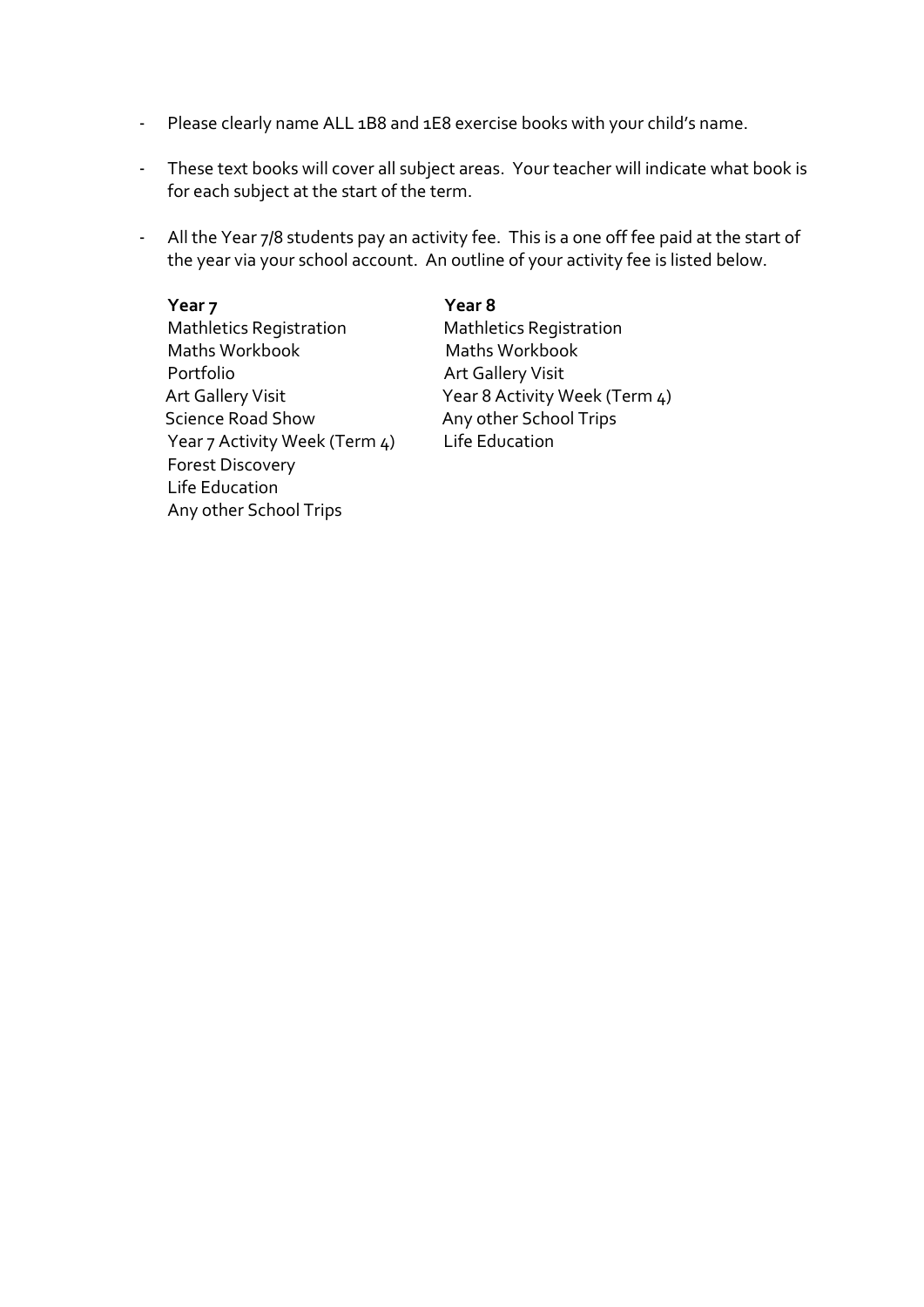## **Aquinas College Stationery List 2018 Years 9 - 13**



| Subject                      | Year 9        | Year 10        | Year 11                | Year 12                                                        | Year 13                                                                  |
|------------------------------|---------------|----------------|------------------------|----------------------------------------------------------------|--------------------------------------------------------------------------|
| <b>Essential</b>             | 2 Blue Pens   | 2 Blue Pens    | 2 Blue Pens            | 2 Blue Pens                                                    | 2 Blue Pens                                                              |
| Classroom                    | 2 Black Pens  | 2 Black Pens   | 2 Black Pens           | 2 Black Pens                                                   | 2 Black Pen                                                              |
| <b>Stationery</b>            | 2 Red Pens    | 2 Red Pens     | 2 Red Pens             | 2 Red Pens                                                     | 2 Red Pens                                                               |
|                              | 1 Highlighter | 1 Highlighter  | 1 Highlighter          | 1 Highlighter                                                  | 1 Highlighter                                                            |
|                              | 2 HB Pencils  | 2 HB Pencils   | 2 HB Pencils           | 2 HB Pencils                                                   | 2 HB Pencils                                                             |
|                              | Glue Stick    | Glue Stick     | Glue Stick             | Glue Stick                                                     | Glue Stick                                                               |
|                              | Eraser        | Eraser         | Eraser                 | Eraser                                                         | Eraser                                                                   |
|                              | 30cm Ruler    | 30cm Ruler     | 30cm Ruler             | 30cm Ruler                                                     | 30cm Ruler                                                               |
| Accounting                   |               |                | Ring Binder A4 2/26    | Ring Binder A4 2/26                                            | Ring Binder A4 2/26                                                      |
|                              |               |                | I4R8 Refill            | I4R8 Refill                                                    | I4R8 Refill                                                              |
|                              |               |                | Calculator             | Calculator                                                     | Calculator                                                               |
| <b>Biology</b>               |               |                |                        | Refill or 2 x 1B8 books                                        | Refill or 2 x 1B8 Books                                                  |
|                              |               |                |                        | Ring Binder A4 2/26                                            | Ring Binder A4 2/26                                                      |
| <b>Business Studies</b>      |               |                | Ring Binder and refill | Ring Binder and refill                                         | Ring Binder and refill                                                   |
| Chemistry                    |               |                |                        | Ring Binder A4 2/26 and<br>refill OR 1B8<br>Small notebook 3B1 | Ring Binder A4 2/26 and<br>refill OR 1B8<br>Refill<br>Small notebook 3B1 |
| <b>Digital</b><br>Technology |               |                |                        |                                                                |                                                                          |
| <b>Drama</b>                 |               | $1 \times 1B4$ | 1 x B8 book            | 1B8 book                                                       | 1 B8 book                                                                |
|                              |               |                | $1 \times$ refill      | $1 \times$ refill                                              | $1 \times$ refill                                                        |
|                              |               |                | 2 clear files          | 2 clear files                                                  | 2 clear files                                                            |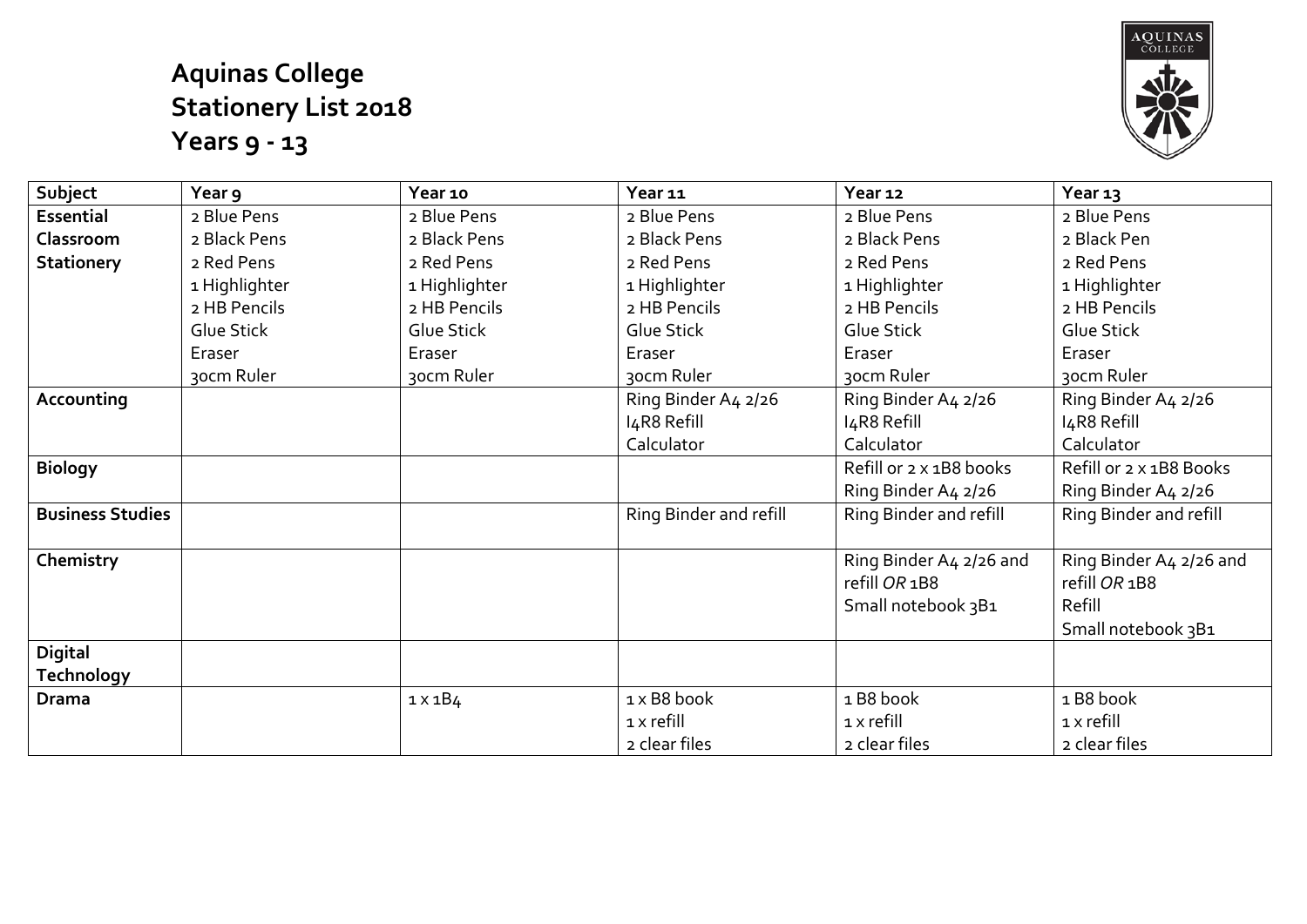| <b>Economics</b>                                    |                                                                                     |                                                                                    | 1B8 Book or Refill<br><b>Ring Binder</b><br>Calculator                                                                                                                                       | 1B8 Book or Refill<br>Ring Binder A4 2/26<br>Calculator                                                                                                                                       | Refill<br>Ring Binder A4<br>Calculator<br>Graph Book                                                                                                                                         |
|-----------------------------------------------------|-------------------------------------------------------------------------------------|------------------------------------------------------------------------------------|----------------------------------------------------------------------------------------------------------------------------------------------------------------------------------------------|-----------------------------------------------------------------------------------------------------------------------------------------------------------------------------------------------|----------------------------------------------------------------------------------------------------------------------------------------------------------------------------------------------|
| Subject                                             | Year 9                                                                              | Year 10                                                                            | Year <sub>11</sub>                                                                                                                                                                           | Year 12                                                                                                                                                                                       | Year 13                                                                                                                                                                                      |
| English                                             | $1 \times 1B8$<br>$1 \times 1B5$<br>Clear File (40pg)                               | $1 \times 1B8$<br>$1 \times 1B5$<br>Clear File (40pg)                              | 1 x 1B8 OR Ring Binder<br>and refill.<br>$1 \times 1B5$<br>Clear File (6opg)<br>AME Workbook (optional)                                                                                      | 1 x 1B8 OR Ring Binder<br>and refill.<br>$1 \times 1B5$<br>Clear File (6opg)                                                                                                                  | 1 x 1B8 OR Ring Binder<br>and refill.<br>$1 \times 1B5$<br>Clear File (6opg)                                                                                                                 |
| Enterprise<br><b>Studies</b>                        |                                                                                     | Ring Binder and refill                                                             |                                                                                                                                                                                              |                                                                                                                                                                                               |                                                                                                                                                                                              |
| Food<br><b>Technology</b>                           |                                                                                     |                                                                                    | 1 X A4 40 leaf clearfile<br>USB Flashdrive (min 4Gb)                                                                                                                                         | 1 x A4 40 page clearfile<br><b>USB Flashdrive</b>                                                                                                                                             | 1 x A4 40 page clearfile<br><b>USB Flashdrive</b>                                                                                                                                            |
| Geography                                           |                                                                                     |                                                                                    | 1B8 Book<br>Refill                                                                                                                                                                           | 1B8 Book<br>Refill                                                                                                                                                                            | 1B8 Book<br>Refill                                                                                                                                                                           |
| Design and<br>Visual<br>Communication<br>(Graphics) | A <sub>3</sub> envelope<br>Eraser<br>Fibre tipped pens 0.3, 0.5<br>Coloured pencils | A3 Drawing Wallet Folio<br>Eraser<br>Fibre tipped pens 0.3,0.5<br>Coloured pencils | 2B pencil<br>2H pencil<br>260545 set square<br>260560 set square<br>Scale rule (available from<br>school $$4)$<br>2 x A3 20 leaf Clearfile<br>Fibre tipped pens 0.3, 0.5<br>Coloured pencils | 2B pencil<br>2H pencil<br>260545 set square<br>260560 set square<br>Scale rule (available from<br>school $$4)$<br>2 x A3 20 leaf Clearfile<br>Coloured pencils<br>Fibre tipped pens, 0.3, 0.5 | 2B pencil<br>2H pencil<br>260545 set square<br>260560 set square<br>Scale rule (available from<br>school \$4)<br>2 x A3 20 leaf Clearfile<br>Coloured pencils<br>Fibre tipped pens, 0.3, 0.5 |
| <b>Hard Materials</b><br><b>Technology</b>          | 1 X A4 Clearfile 20 leaf                                                            | USB Flashdrive (min 4Gb)                                                           | 1 X A4 Clearfile 20 leaf<br>1X A3 Clearfile 20 leaf<br>USB Flashdrive (min 4Gb)                                                                                                              | 1 X A4 Clearfile 20 leaf<br>1X A3 Clearfile 20 leaf<br>USB Flashdrive (min 4Gb)                                                                                                               | 1 X A4 Clearfile 20 leaf                                                                                                                                                                     |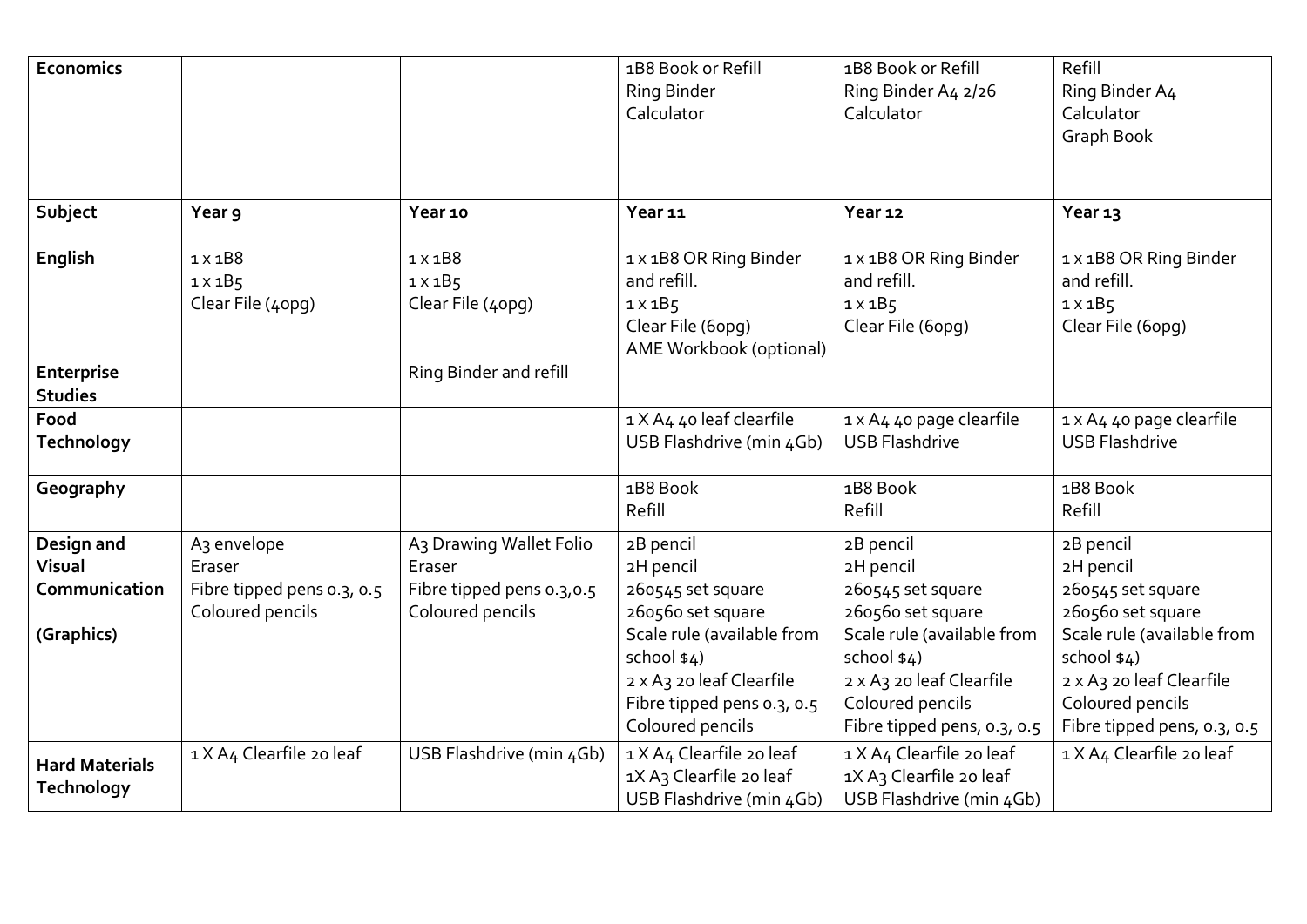| <b>Health &amp; PE</b> | 1B8                                                                                                                             | 1B8                                                                                                                                                                                | $1 \times 1B8$                                                                                                | $1 \times 1B8$                                                                                                | $1 \times 1B8$                                                                                                |
|------------------------|---------------------------------------------------------------------------------------------------------------------------------|------------------------------------------------------------------------------------------------------------------------------------------------------------------------------------|---------------------------------------------------------------------------------------------------------------|---------------------------------------------------------------------------------------------------------------|---------------------------------------------------------------------------------------------------------------|
| History                |                                                                                                                                 |                                                                                                                                                                                    | 2 x1B8 from the start of<br>year<br>3 x Highlighters                                                          | $1 \times 1B8$<br>Refill<br>Ring Binder and sleeves<br>3 Highlighters                                         | 1 x 1B8 Refill<br>Ring Binder and sleeves<br>3 Highlighters                                                   |
| French                 | $1 \times 1B5$                                                                                                                  | $1 \times 1B8$                                                                                                                                                                     | Clear File (80 pg)<br>USB Flashdrive (min 4Gb)<br>$1 \times 1B8$                                              | Clear File (6opq)<br><b>USB Flash drive</b><br>$1 \times 1B8$                                                 | Clear File (6opg)<br><b>USB Flash drive</b><br>$1 \times 1B8$                                                 |
| Subject                | Year 9                                                                                                                          | Year 10                                                                                                                                                                            | Year 11                                                                                                       | Year 12                                                                                                       | Year 13                                                                                                       |
| <b>Mathematics</b>     | 2x E8 Books (or 1E5 Quad<br>book with margins<br>preferred).<br>Protractor<br>Casio FX-82AU PLUS<br>Calculator                  | 2x E8 Books (or 1E5 Quad<br>book with margins<br>preferred)<br>Protractor<br>Casio FX-82 AU PLUS<br>Calculator<br>OR Casio FX-9750 GII<br><b>Graphics Calculator</b><br>(optional) | 1 x E8 Books (or E5 Quad<br>book with margins<br>preferred)<br>Casio FX-9750GII<br><b>Graphics Calculator</b> | 1 x E8 Books (or E5 Quad<br>book with margins<br>preferred)<br>Casio FX-9750GII<br><b>Graphics Calculator</b> | 1 x E8 Books (or E5 Quad<br>book with margins<br>preferred)<br>Casio FX-9750GII<br><b>Graphics Calculator</b> |
| <b>Hospitality</b>     | No stationery required                                                                                                          | No stationery required                                                                                                                                                             | No stationery required                                                                                        | No stationery required                                                                                        | No stationery required                                                                                        |
| <b>Music</b>           | Theory workbook<br>supplied (\$5 charged to<br>school account)<br>*6 stave music<br>manuscript book<br>No.1 (new students only) | Theory workbook<br>supplied (\$5 charged to<br>school account)<br>*6 stave music<br>manuscript book<br>No.1 (new students only)                                                    | Manuscript pad<br>Clear file (40 pg)<br>USB memory stick<br>Refill                                            | Manuscript pad<br>Clear file (40 pg)<br>USB memory stick<br>Refill                                            | Manuscript pad<br>Clear file (40 pg)<br>USB memory stick<br>Refill                                            |
| <b>Physics</b>         |                                                                                                                                 |                                                                                                                                                                                    |                                                                                                               | Ring Binder and Refill<br>or 2 x1B8                                                                           | Ring Binder and Refill<br>or 2 x1B8                                                                           |
| Religious<br>Education | $2 \times 1B8$                                                                                                                  | $2 \times 1B8$                                                                                                                                                                     | $1 \times 1B8$                                                                                                | $1 \times 1B8$                                                                                                | $1 \times 1B8$                                                                                                |
| <b>Science</b>         | 2X 1B8                                                                                                                          | 2x 1B8                                                                                                                                                                             | 2x 1B8<br>Year 11 (NCEA Level 1)                                                                              |                                                                                                               |                                                                                                               |